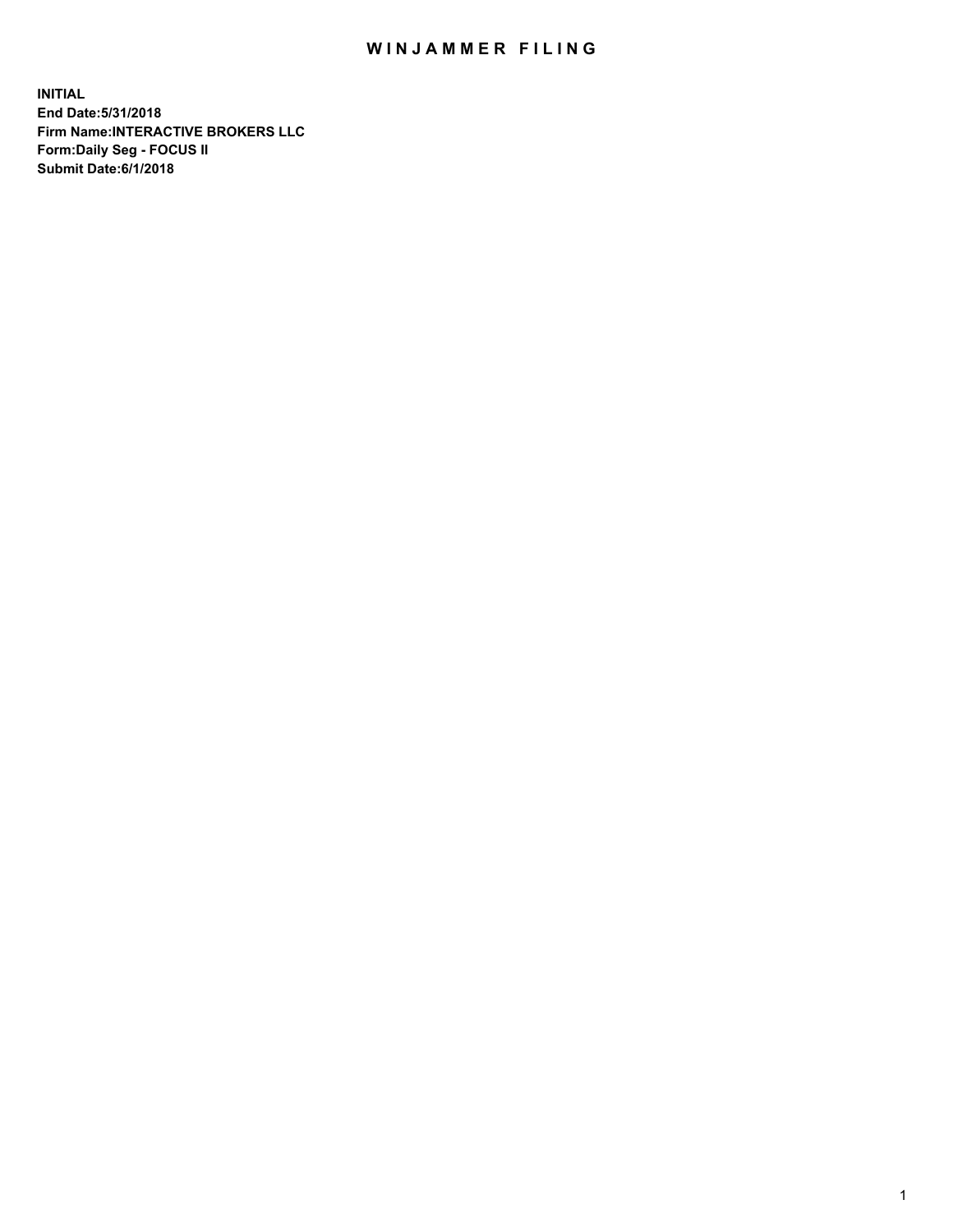## **INITIAL End Date:5/31/2018 Firm Name:INTERACTIVE BROKERS LLC Form:Daily Seg - FOCUS II Submit Date:6/1/2018 Daily Segregation - Cover Page**

| Name of Company<br><b>Contact Name</b><br><b>Contact Phone Number</b><br><b>Contact Email Address</b>                                                                                                                                                                                                                          | <b>INTERACTIVE BROKERS LLC</b><br><b>James Menicucci</b><br>203-618-8085<br>jmenicucci@interactivebrokers.c<br>om |
|--------------------------------------------------------------------------------------------------------------------------------------------------------------------------------------------------------------------------------------------------------------------------------------------------------------------------------|-------------------------------------------------------------------------------------------------------------------|
| FCM's Customer Segregated Funds Residual Interest Target (choose one):<br>a. Minimum dollar amount: ; or<br>b. Minimum percentage of customer segregated funds required:% ; or<br>c. Dollar amount range between: and; or<br>d. Percentage range of customer segregated funds required between:% and%.                         | $\overline{\mathbf{0}}$<br>0<br>155,000,000 245,000,000<br>0 <sub>0</sub>                                         |
| FCM's Customer Secured Amount Funds Residual Interest Target (choose one):<br>a. Minimum dollar amount: ; or<br>b. Minimum percentage of customer secured funds required:%; or<br>c. Dollar amount range between: and; or<br>d. Percentage range of customer secured funds required between: % and %.                          | $\overline{\mathbf{0}}$<br>$\overline{\mathbf{0}}$<br>80,000,000 120,000,000<br>00                                |
| FCM's Cleared Swaps Customer Collateral Residual Interest Target (choose one):<br>a. Minimum dollar amount: ; or<br>b. Minimum percentage of cleared swaps customer collateral required:% ; or<br>c. Dollar amount range between: and; or<br>d. Percentage range of cleared swaps customer collateral required between:% and%. | $\overline{\mathbf{0}}$<br>$\overline{\mathbf{0}}$<br>0 <sub>0</sub><br>0 <sub>0</sub>                            |

Attach supporting documents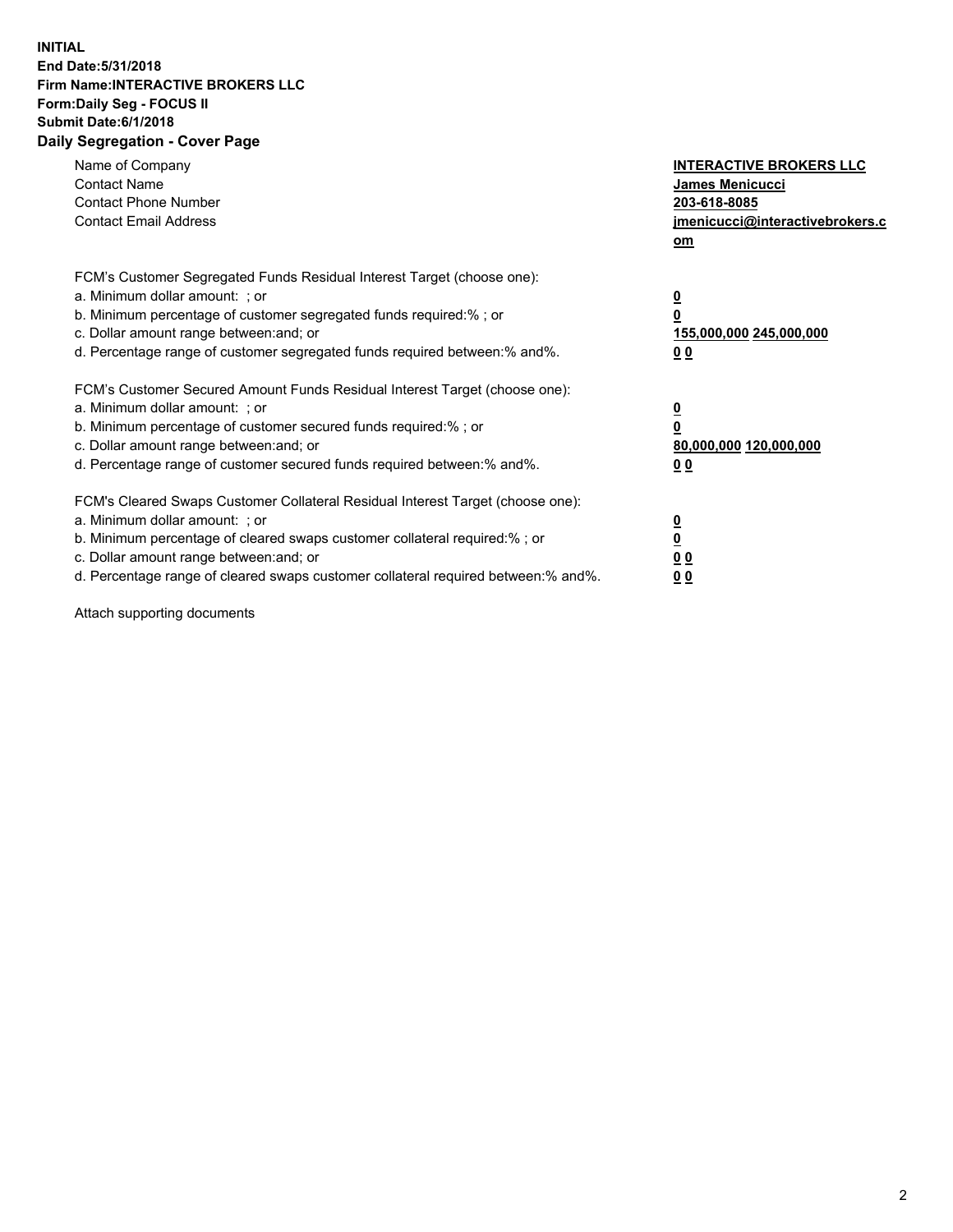## **INITIAL End Date:5/31/2018 Firm Name:INTERACTIVE BROKERS LLC Form:Daily Seg - FOCUS II Submit Date:6/1/2018 Daily Segregation - Secured Amounts**

|                | Daily Ocglegation - Occarea Anioants                                                                       |                                   |
|----------------|------------------------------------------------------------------------------------------------------------|-----------------------------------|
|                | Foreign Futures and Foreign Options Secured Amounts                                                        |                                   |
|                | Amount required to be set aside pursuant to law, rule or regulation of a foreign                           | $0$ [7305]                        |
|                | government or a rule of a self-regulatory organization authorized thereunder                               |                                   |
| 1.             | Net ledger balance - Foreign Futures and Foreign Option Trading - All Customers                            |                                   |
|                | A. Cash                                                                                                    | 458,833,490 [7315]                |
|                | B. Securities (at market)                                                                                  | $0$ [7317]                        |
| 2.             | Net unrealized profit (loss) in open futures contracts traded on a foreign board of trade                  | -12,216,828 [7325]                |
| 3.             | Exchange traded options                                                                                    |                                   |
|                | a. Market value of open option contracts purchased on a foreign board of trade                             | 267,156 [7335]                    |
|                | b. Market value of open contracts granted (sold) on a foreign board of trade                               | -65,736 [7337]                    |
| 4.             | Net equity (deficit) (add lines 1.2. and 3.)                                                               | 446,818,082 [7345]                |
| 5.             | Account liquidating to a deficit and account with a debit balances - gross amount                          | 2,799 [7351]                      |
|                | Less: amount offset by customer owned securities                                                           | 0 [7352] 2,799 [7354]             |
| 6.             | Amount required to be set aside as the secured amount - Net Liquidating Equity                             | 446,820,881 [7355]                |
|                | Method (add lines 4 and 5)                                                                                 |                                   |
| 7.             | Greater of amount required to be set aside pursuant to foreign jurisdiction (above) or line                | 446,820,881 [7360]                |
|                | 6.                                                                                                         |                                   |
|                | FUNDS DEPOSITED IN SEPARATE REGULATION 30.7 ACCOUNTS                                                       |                                   |
| $\mathbf{1}$ . | Cash in banks                                                                                              |                                   |
|                | A. Banks located in the United States                                                                      | 92,594,365 [7500]                 |
|                | B. Other banks qualified under Regulation 30.7                                                             | 0 [7520] 92,594,365 [7530]        |
| 2.             | Securities                                                                                                 |                                   |
|                | A. In safekeeping with banks located in the United States                                                  | 371,680,890 [7540]                |
|                | B. In safekeeping with other banks qualified under Regulation 30.7                                         | 0 [7560] 371,680,890 [7570]       |
| 3.             | Equities with registered futures commission merchants                                                      |                                   |
|                | A. Cash                                                                                                    | $0$ [7580]                        |
|                | <b>B.</b> Securities                                                                                       | $0$ [7590]                        |
|                | C. Unrealized gain (loss) on open futures contracts                                                        | $0$ [7600]                        |
|                | D. Value of long option contracts                                                                          | $0$ [7610]                        |
|                | E. Value of short option contracts                                                                         | 0 [7615] 0 [7620]                 |
| 4.             | Amounts held by clearing organizations of foreign boards of trade                                          |                                   |
|                | A. Cash                                                                                                    | $0$ [7640]                        |
|                | <b>B.</b> Securities                                                                                       | $0$ [7650]                        |
|                | C. Amount due to (from) clearing organization - daily variation                                            | $0$ [7660]                        |
|                | D. Value of long option contracts                                                                          | $0$ [7670]                        |
|                | E. Value of short option contracts                                                                         | 0 [7675] 0 [7680]                 |
| 5.             | Amounts held by members of foreign boards of trade                                                         |                                   |
|                | A. Cash                                                                                                    | 109,385,267 [7700]                |
|                | <b>B.</b> Securities                                                                                       | $0$ [7710]                        |
|                | C. Unrealized gain (loss) on open futures contracts                                                        | $-6,047,623$ [7720]               |
|                | D. Value of long option contracts                                                                          | 267,156 [7730]                    |
|                | E. Value of short option contracts                                                                         | -65,736 [7735] 103,539,064 [7740] |
| 6.             | Amounts with other depositories designated by a foreign board of trade                                     | 0 [7760]                          |
| 7.             | Segregated funds on hand                                                                                   | $0$ [7765]                        |
| 8.             | Total funds in separate section 30.7 accounts                                                              | 567,814,319 [7770]                |
| 9.             | Excess (deficiency) Set Aside for Secured Amount (subtract line 7 Secured Statement<br>Page 1 from Line 8) | 120,993,438 [7380]                |
| 10.            | Management Target Amount for Excess funds in separate section 30.7 accounts                                | 80,000,000 [7780]                 |
| 11.            | Excess (deficiency) funds in separate 30.7 accounts over (under) Management Target                         | 40,993,438 [7785]                 |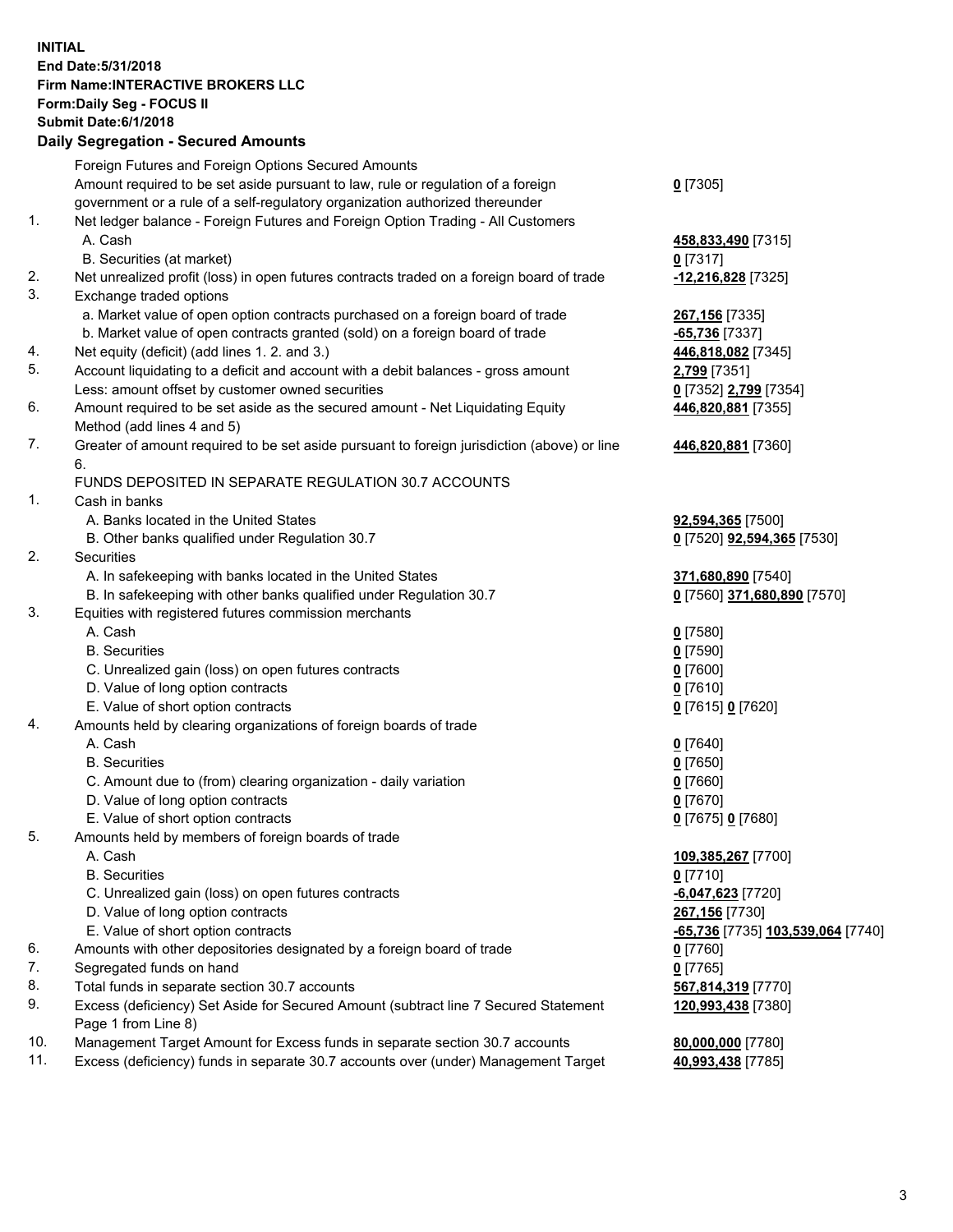**INITIAL End Date:5/31/2018 Firm Name:INTERACTIVE BROKERS LLC Form:Daily Seg - FOCUS II Submit Date:6/1/2018 Daily Segregation - Segregation Statement** SEGREGATION REQUIREMENTS(Section 4d(2) of the CEAct) 1. Net ledger balance A. Cash **4,073,745,485** [7010] B. Securities (at market) **0** [7020] 2. Net unrealized profit (loss) in open futures contracts traded on a contract market **64,891,194** [7030] 3. Exchange traded options A. Add market value of open option contracts purchased on a contract market **167,612,360** [7032] B. Deduct market value of open option contracts granted (sold) on a contract market **-199,100,562** [7033] 4. Net equity (deficit) (add lines 1, 2 and 3) **4,107,148,477** [7040] 5. Accounts liquidating to a deficit and accounts with debit balances - gross amount **158,691** [7045] Less: amount offset by customer securities **0** [7047] **158,691** [7050] 6. Amount required to be segregated (add lines 4 and 5) **4,107,307,168** [7060] FUNDS IN SEGREGATED ACCOUNTS 7. Deposited in segregated funds bank accounts A. Cash **634,694,423** [7070] B. Securities representing investments of customers' funds (at market) **2,589,370,385** [7080] C. Securities held for particular customers or option customers in lieu of cash (at market) **0** [7090] 8. Margins on deposit with derivatives clearing organizations of contract markets A. Cash **23,558,269** [7100] B. Securities representing investments of customers' funds (at market) **1,096,182,053** [7110] C. Securities held for particular customers or option customers in lieu of cash (at market) **0** [7120] 9. Net settlement from (to) derivatives clearing organizations of contract markets **13,291,552** [7130] 10. Exchange traded options A. Value of open long option contracts **167,532,414** [7132] B. Value of open short option contracts **-199,036,600** [7133] 11. Net equities with other FCMs A. Net liquidating equity **0** [7140] B. Securities representing investments of customers' funds (at market) **0** [7160] C. Securities held for particular customers or option customers in lieu of cash (at market) **0** [7170] 12. Segregated funds on hand **0** [7150] 13. Total amount in segregation (add lines 7 through 12) **4,325,592,496** [7180] 14. Excess (deficiency) funds in segregation (subtract line 6 from line 13) **218,285,328** [7190] 15. Management Target Amount for Excess funds in segregation **155,000,000** [7194] **63,285,328** [7198]

16. Excess (deficiency) funds in segregation over (under) Management Target Amount Excess